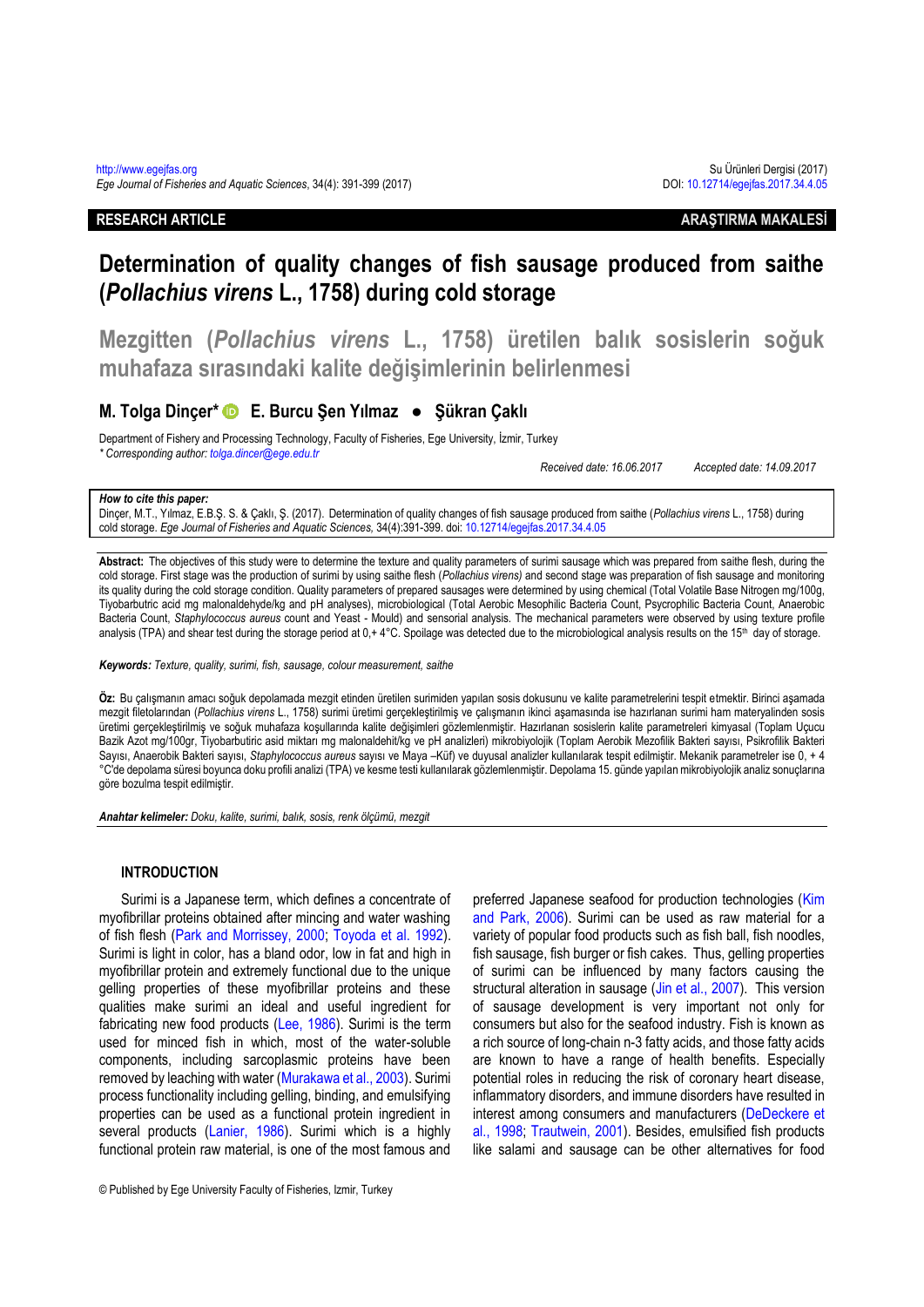manufacturers. Minced fish and surimi/surimi powder have been used as raw materials for emulsion sausage production for many years, especially in Asian countries [\(Konno, 2005\)](#page-7-5). All over the world the health organisations recommend limiting the intake of saturated fatty acids and cholesterol [\(Kris-Etherton et](#page-7-6)  [al., 1988\)](#page-7-6). The best solution might be to encourage consumers to consume fish-based products.

Several recent studies have examined the use of various functional ingredients or adjuncts in sausage formulations. Among such ingredients are starch [\(Shand, 2000\)](#page-8-4), egg white [\(Carballo et al., 1996\)](#page-7-7), salt [\(Ripoche et al., 2001\)](#page-8-5), carrageenans [\(Hughes et al., 1997\)](#page-7-8), other gums [\(Xiong et al., 1999\)](#page-8-6) and konjac flour [\(Chin et al., 1998\)](#page-7-9).

The aim of this study was to produce a surimi and sausage from saithe (*Pollachius virens* L., 1758) fillets and determining the quality changes of sausage product during cold storage. Achieving a pleasant appearance and an extended shelf life without loss of the traditional spicy sausage taste and the reduction of nitrate content were the main goals of the product.

# **MATERIALS AND METHODS**

# **Raw Material**

Frozen saithe fillets (*Pollachius virens* L., 1758) which have skins were used as raw material in this study. It was known that the frozen fillets were imported from Norway by the Pınar Company (Izmir, Turkey) 2 months before and have been stored in  $-24$  °C up to the beginning of the study. Frozen samples were transported to the Pınar Et R&D laboratory in the frigorific vehicle (-18°C) from the company freezing storage unit the night before the production.

# **Surimi production**

Traditional method of surimi production technique was preferred for the production. Frozen saithe fillets (*Polachius virens.* L., 1758) were were thawed up to -2 °C before the sarcoplasmic tissues were removed. First skins were removed, then myofibril proteins were separated from dark flesh and deboned by hand and then they were washed to remove any remaining slime, scales or blood adhering to the flesh. Cleaned fish flesh was next minced by using Kitchen Aid KPM5 Professional meat grinder (St. Joseph, Michigan, USA), equipped with 2 cm grinding blades and a metallic screen with six mm diameter circular holes. Minced flesh was washed in a stainless-steel tank with iced water (1/1w/v) in the ratio of one part flesh to three parts water (w/v) and gently stirred for a residence time of 5 min. Dewatering was achieved by wrapping surimi inside of a cheese cloth and squeezed by using screw press. That process of washing and dewatering was repeated two times in the production steps. Then the final wash (third wash) was done by adding 0.1% salt and ice(w/w) to finalize the dewatering process. As additives cryoprotectants; 4% (w/v) sorbitol and 4 % (w/v) polyphosphate were added and blended by using a bowl chopper (Mainca Bowl Chopper, Maquinaria Industria, Barcelona, Spain) to complete the process. Surimi temperature was maintained lower than 8 °C throughout the

process. Surimi was formed into blocks, over wrapped with oxygen permeable polyvinyl-chloride film and kept in frozen storage at −18 °C for two days before the process of sausage production.

### **Casing material**

Cellulose sausage casings (Wienie-Pak®, Belgium) were used for the processing fish sausage. The physical property of casing material was 21mm diameter (no:19), 15 cm long and colorless. This material can hold up to 4.5 kg of filling. During the pasteurization process, this cover material can protect the physical and chemical properties of its content.

# **Formulation**

The formula and the ingredients for production were as follows: raw surimi material, 67.84%; ice, 16.28%; cow fat, 5.09%; sun flower oil, 5.09%; soy protein concentrates (SN 650, Heilongjiang Shuanghe Songnen Soybean Bioengineering Co., Ltd., Heilongjiang, China), 1.7%; modified potato starch (PenCling® 530, Penford Food Ingredient CO, Colorado, USA); 1.7%; salt, 1.36%; sodium tripolyphosphate (STPP), 0.17%; red pepper, 0.07%; black pepper, 0.14%; sugar,0.15%; pimento, 0.04%; coriander, 0.10%; ginger, 0.10%; ascorbic acid, 0.02%; sodium nitrite, 0.02%; coloring, 0.02%, MSG, 0.14%. Sausage formula was taken from the National Patent No: TR 2009 02207B [\(Dincer and Cakli,](#page-7-10) 2012).

# **Sausage production**

Frozen surimi was tempered with room temperature for 2 h and optimized formulations for fish-surimi sausage were prepared in a bowl chopper. The appropriate quantities of the various ingredients were weighed in order to produce 15 kg of batter. Sausage batter was prepared in sequential steps as follows. First minced surimi was mixed with salt and STPP for 2 min with an industrial bowl cutter (15 kg capacity; Mainca Bowl Cutter Model C-14, Berkshire, UK). During mixing batter temperature was recorded as  $-2.24 \pm 1.02$  °C. In the second step, ice-water (1/3 of the total ice), soy protein concentrates and potato starches were added with additional mixing for 1 min. Thereafter, cow fat and sun flower oil were added separately and mixed for one min each. Spices and another 1/3 of total ice were added. The last step involved the addition of the leftover additives and preservatives and the unused icewater. Additional mixing for 2 min at the same speed was done. The comminuted batter was stuffed into a No.19 cellulose casing using a hydraulic filler (model EC-12A, Mainca Sausage Fillers, Berkshire, UK). Each sausage unit was sized as 50 g by using an automatic clipping and filling apparatus. The stuffed casing was linked in 20 cm length and cooked in 85 °C convection oven (model FKG-042, Inoksan Industrial Equipments, Bursa, Turkey) with  $75 °C$  internal temperature (measured by a thermocouple probe) held for 35 min. Upon cooking, the sausages were immediately cooled in ice-water (1:1, w/v) and the casings were removed by hand. Sausages were over wrapped in oxygen permeable (6000–8000 cm<sup>3</sup> /m<sup>3</sup> /24 h at STP) polyvinyl–chloride film (Wrap Film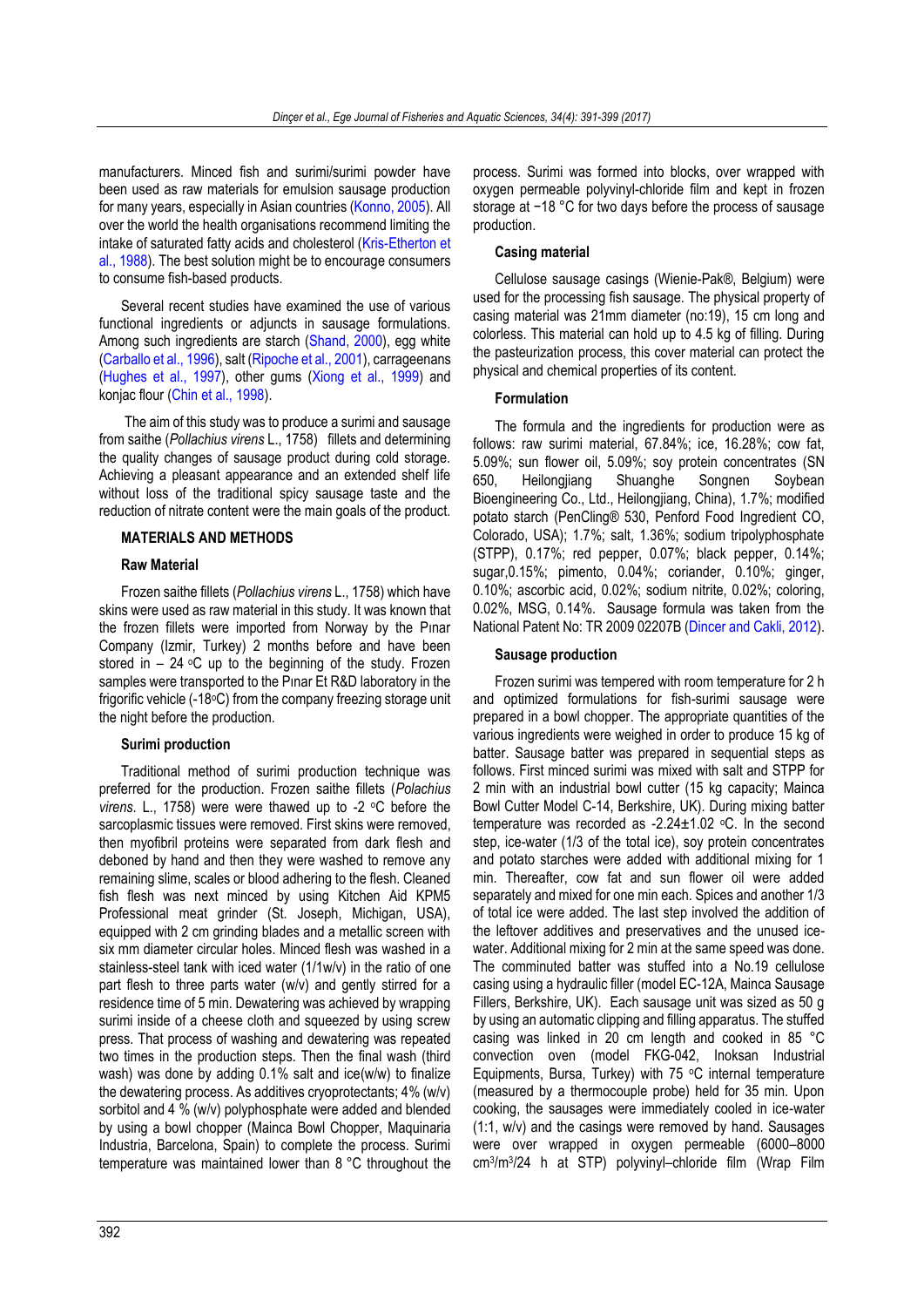Systems Ltd., Halesfield 14, Telford TF7 4QR, Shropshire, England) by using vacuum packaging technique and the second pasteurization was done by placing inside of a boiling water for 15 min to protect the product from cross contamination then kept in cold storage  $(1.14 \pm 1.1 \degree C)$  to monitor the conditions for the duration of the trial (15 days).

# **Proximate Composition**

Moisture content was determined by drying the samples at 105°C to a constant weight [\(AOAC, 1990\)](#page-7-11). Crude protein content was calculated by converting the nitrogen content as determined by Kjeldahl's method [\(AOAC, 1995\)](#page-7-11). Crude fat was determined by using the method described by [Bligh and Dyer](#page-7-12)  [\(1959\).](#page-7-12) The crude ash content was determined by using the method of [Ludorff and Meyer \(1973\).](#page-8-7) The analysis of the samples were all carried out in triplicate.

# **Chemical Analysis**

Total volatile basic nitrogen (TVB-N, mg/100g) was determined according to the method of [Vyncke](#page-8-8) (1996). Thiobarbituric acid (TBA, mg malonaldehyde/kg) was determined according to the method proposed by [Tarladgis et](#page-8-9)  [al. \(1960\).](#page-8-9) The pH value was recorded by using a Hanna 211 models pH meter (Cluj-Napoca, Romania), and the glass electrode was applied directly to the homogenate (5g of fish/5ml distilled water).

# **Microbiological Analysis**

Microbiological counts were performed for Total Aerobic Mesophilic Bacteria Count (TAMBC) [\(Harrigan and McCance,](#page-7-13)  [1976\)](#page-7-13) and Total Aerobic Psychrotrophic Bacteria Count (TAPBC) [\(Ariyapitun et al.,](#page-7-14) 1999). 10 g of sample was taken and transferred in 90 ml, 0.1% peptone water (Difco, 0118-17- 0). Other decimal dilutions were prepared from the 10−1 dilution. The inoculated plates were incubated at 30 ±1◦C for 48 ±3 h and at 4◦C for 14 days for total aerobic mesophilic counts and psychrophilic counts respectively. Anaerobic Bacteria Count (ABC) [\(FDA,1992\)](#page-7-15), *Staphylococcus aureus* Count [\(Mossel and Moreno Garcia, 1985\)](#page-8-10) Yeast and Mould Count [\(Harrigan and McCance, 1976\)](#page-7-13), used as methods for determining the microbiological quality of the sausage. The number of anaerobic bacteria was determined as pour plate counts in PCA but incubation was carried out in anaerobic jar, for 5 days at 25 ◦C. Yeast Extract Glucose Chloromphenicol Agar was used for moulds-yeast count and plates were incubated at 25◦C for 5 days.

# **Colour Measurement**

The colour measurement was carried out using the [Schubring \(2002\)](#page-8-11) method by measuring 10 times of different parts of the upper smooth surface. In the CIE Laboratory system, L \* indicates the intensity of light in black from 0 to 100 scales;  $a * (+)$  red or  $(-)$  green; and  $b * (+)$  indicates yellow or (-) blue.

# **Texture Profile Analysis (TPA)**

TPA was performed using the TA-XT Plus texture analyzer (Stable Micro Systems, Godalming, UK) according to [Schubring \(2003\)](#page-8-12) method. Prior to the test, the sausage samples were equilibrated to room temperature for 30 minutes and sectioned into a 2 cm thick layer drawn into a 2.5 cm diameter cylinder. The samples were compressed twice in a cross speed of 0.80 mm / second to 60% of the original height. The mechanical properties of hardness, cohesiveness, springiness, resilience and chewiness were evaluated from the resulting force/deformation curves.

# **Shear Test**

Specimen loading, test conditions and specimen preparation followed the procedure described by [Su et al.](#page-8-13)  [\(2000\).](#page-8-13) The samples were compressed once at a crosshead speed of 0.80 mm/second to cut the whole sausages by using the Warner-Bratzler blade set with a 25 kg load cell. Shear force and the work of shearing samples were estimated with a Warner–Bratzler blade attached to the same texture analyser. Maximum force to cut the sample (shear force) and the work needed to move the blade through the sample (work of shearing) were recorded.

# **Sensory Analysis**

Sensory evaluation of the sausage was conducted after the first day of storage following the procedures by [Fernández](#page-7-16)-Fernandez [et al. \(2002\)](#page-7-16) using a panel of 5–7 individuals from Ege University Fisheries Faculty, Department of Seafood Processing Technology who are familiar with the sensory assessment of seafood products. In each session, each panelist received 3 whole sausages. The samples were presented in a randomized order to the 5 panelists. The descriptors considered were appearance, visible fat, perceived hardness, fish odour, spicy odour, spoiled odour, taste, fattiness, juiciness, acid taste, bitterness, and rancidity. Sensorial panel score of 5 was defined as the limit of acceptance for some attributes (appearance, hardness and taste). Rest were the amount of the attributes assessed by the panelists. All properties were evaluated on 10-point intensity scales (ISO-4121-1987, 1987).

#### **Statistical analysis**

Statistical analysis was carried out using SPSS (SPSS, 1999, Version 9.0. Chicago, IL, USA) by Duncan's multiple range test. One Way Anova test was used to compare the differences among means between the analysis periods and results. The results are presented as means  $\pm$  SD with the significance level set at p< 0.05 and defined as different superscript letters represents significant difference (p<0.05) during the storage period in tables.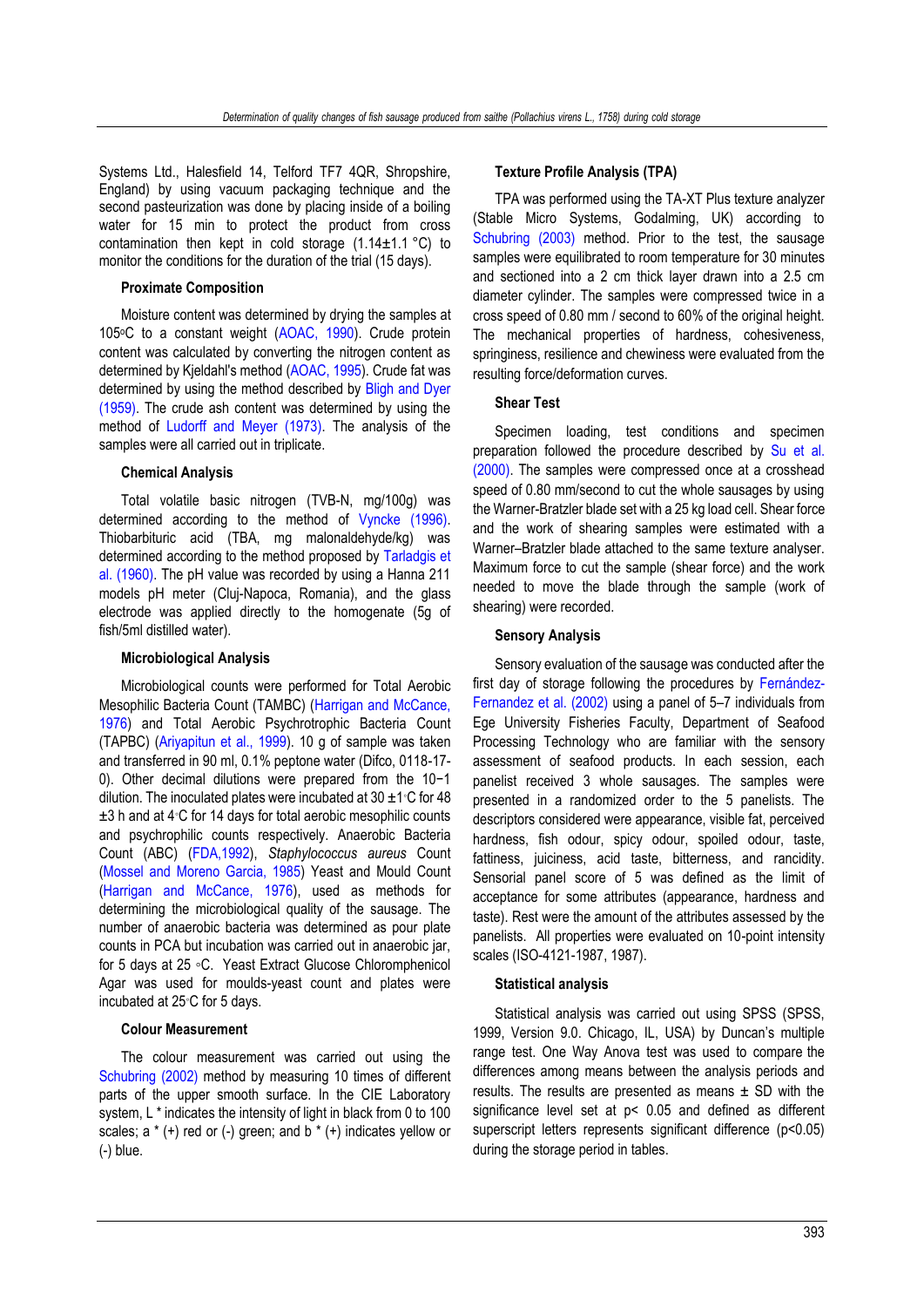# **RESULTS AND DISCUSSIONS**

# **Assessment proximate composition**

The concentrations of the constituents in sausages used in these experiments, and their means show 51.92 (g/100g) moisture; 1.94 (g/100g) crude ash; 17.34 (g/100g) crude protein and 11.44 (g/100g) crude fat. These results were similar to the study reported by [Dincer \(2008\)](#page-7-17) about fish sausages. In the study of [Dincer et al. \(2007\)](#page-7-18) the proximate composition values of prepared fish sausages were reported as 52.73 (g/100g) moisture, 1.97 (g/100g) ash, 19.60 (g/100g) protein and 12.28 (g/100g ) crude fat and these results were similar to the results in the study of [Cardosa et al. \(2008\).](#page-7-19)

# **Assessment of chemical analysis**

The TBA index is a widely used indicator for the assessment of the degree of lipid oxidation (Nishimoto et al., 1985). According to [Schormüller \(1969\)](#page-8-14), the TBA value should be less than 1 mg malonaldehyde/kg for "excellent" quality, 3 mg for "very good" quality, and 3–5 mg for "good" quality. It has been proposed that the acceptability limit of TBA value for consumption is 8 mg malonaldehyde/kg. TBA values increased (P<0.05) in samples over time indicating an increase in lipid oxidation. TBA values of the samples can be seen in Table 1. By the end of the storage period no spoilage was detected according to the TBA test on sausage. The changes of TBA values were negligible for the 15 days retail period [\(Table 1\)](#page-3-0). Normally, lipid oxidation in muscle systems is initiated at the membrane level in the intracellular phospholipid fractions [\(Gray](#page-7-20)  [et al.1996\)](#page-7-20). This may be due to the fact that, susceptibility to lipid oxidation is closely related to fat levels like in the study of [Murphy et al.](#page-8-15) (2004) in their study different fat levels brought different lipid oxidation values in the same conditions. Using lower values of fat and oil causes lower TBA values during the storage in the current study.

TVB-N is a spoilage index for fish and seafood [\(FAO 1986\)](#page-7-21). FAO has indicated that samples with less than 25 mg N/100g TVB-N values are 'perfect quality', samples with up to 30 mg N/100g TVB-N value are 'good quality', samples with up to 35 mg N/100g TVB-N are 'marketable quality' and the samples with more than 35 mg N/100g TVB-N value are indicated as 'spoiled' ([Schormuller 1968;](#page-8-16) [Ludorff & Meyer, 1973\)](#page-8-7). At the beginning of the storage period TVB-N values of the samples were determined as 13. 60±0. 51 mg N/100g whereas the TVB-N values of raw fillets were 10. 20±0.63 mg N/100g (Frozen fillet). These values improved fressness of the fish at the beginning of preparation. However, TVB-N values of the samples were still found under the limits on  $15<sup>th</sup>$  day. The pH values of samples showed a significant decrease over the 15 days of shelf life evaluation.

The pH values were recorded in the range of 6.68–6.87. Chemical tests showed that oxidation of the product was negligible or not present at all, and the pH was observed to decline and volatile compounds increased during the storage period but not reached the spoilage limits.

<span id="page-3-0"></span>**Table 1.** Chemical quality analysis results of fish sausage during storage

|      | <b>TVB-N</b>                   | TBA                          |                              |
|------|--------------------------------|------------------------------|------------------------------|
| Days | (mg/100g)                      | (mgMDA/kg)                   | рH                           |
| T1   | 13.60±0.51ª                    | $0.31 \pm 0.03$ a            | $6.68 \pm 0.09^a$            |
| T3   | 15.96±0.89b                    | $0.36 \pm 0.01$ <sup>a</sup> | $6.77 \pm 0.03$ ab           |
| T6   | $16.26 + 1.02b$                | $0.42 \pm 0.00$ <sup>b</sup> | $6.79 \pm 0.06$ ab           |
| T8   | $17.73 \pm 0.89$ <sup>bd</sup> | $0.45 \pm 0.04$ bc           | $6.81 \pm 0.01$ <sup>b</sup> |
| T10  | 19.80±0.51 <sup>cd</sup>       | $0.48 + 0.02c$               | $6.84 \pm 0.04$              |
| T13  | 20.39±0.89c                    | $0.50 + 0.01$ c              | $6.85 \pm 0.01$ <sup>b</sup> |
| T15  | 21.28±0.89c                    | $0.65 \pm 0.01$ <sup>d</sup> | $6.87 \pm 0.01$ <sup>b</sup> |

Different superscript letters within the same column represents significant difference (p<0.05), n=3

#### **Microbiological Analysis**

Microbiological quality control analysis was used in three stage of process. The first sample was taken from the prepared surimi material and the determined counts were 2.96 log cfu/g for TAMBC and 2.85 log cfu/g for PBC. In the second step of the sausage process sample was taken from the prepared batter. The taken data was significantly higher (p<0.05) and surimi samples (raw material) and TAMBC and PBC counts were 5.59 log cfu/g, 4.30 log cfu/g respectively, as expected. In the last step of microbiological quality control samples were taken from double pasteurized sausage samples during the cold storage  $(4 \, \degree C)$ . The initial bacterial loads were determined lower than the loads of batter. As expected, determined low load was the result of termal treatment (pasteurization). The bacterial counts of Total Aerobic Mezophilic Bacteria Counts (TAMBC), Psychrotrophic Bacteria Counts (PBC), Anaerobic Bacteria Counts (ABC), Yeast-Mould Counts (YMC) and *Staphylococcus aureus* loads can be seen in [Table 2.](#page-4-0) Sausages on the day  $15<sup>th</sup>$  exceeded 6 log cfu/g, due to the Total Mezophilic Bacterium Counts sausages exceeded the 6 log cfu/g value on the 15<sup>th</sup> day of storage, which was the maximum limit of bacterial load for the acceptability on seafood products [\(ICMSF 1978\)](#page-7-22). Yeast-Mould counts and *Salmonella aureus* were observed, neither in raw surimi material nor sausage product during the storage period. In another study, which was about production of sausages using *Tilapia nilotica* fillets showed similar results [\(Orellana et al., 1999\)](#page-8-17). Similar results can be seen in the study o[f Dincer et al. \(2007\).](#page-7-18) In both studies pathogenic microorganisms and yeast-mould counts were not detected.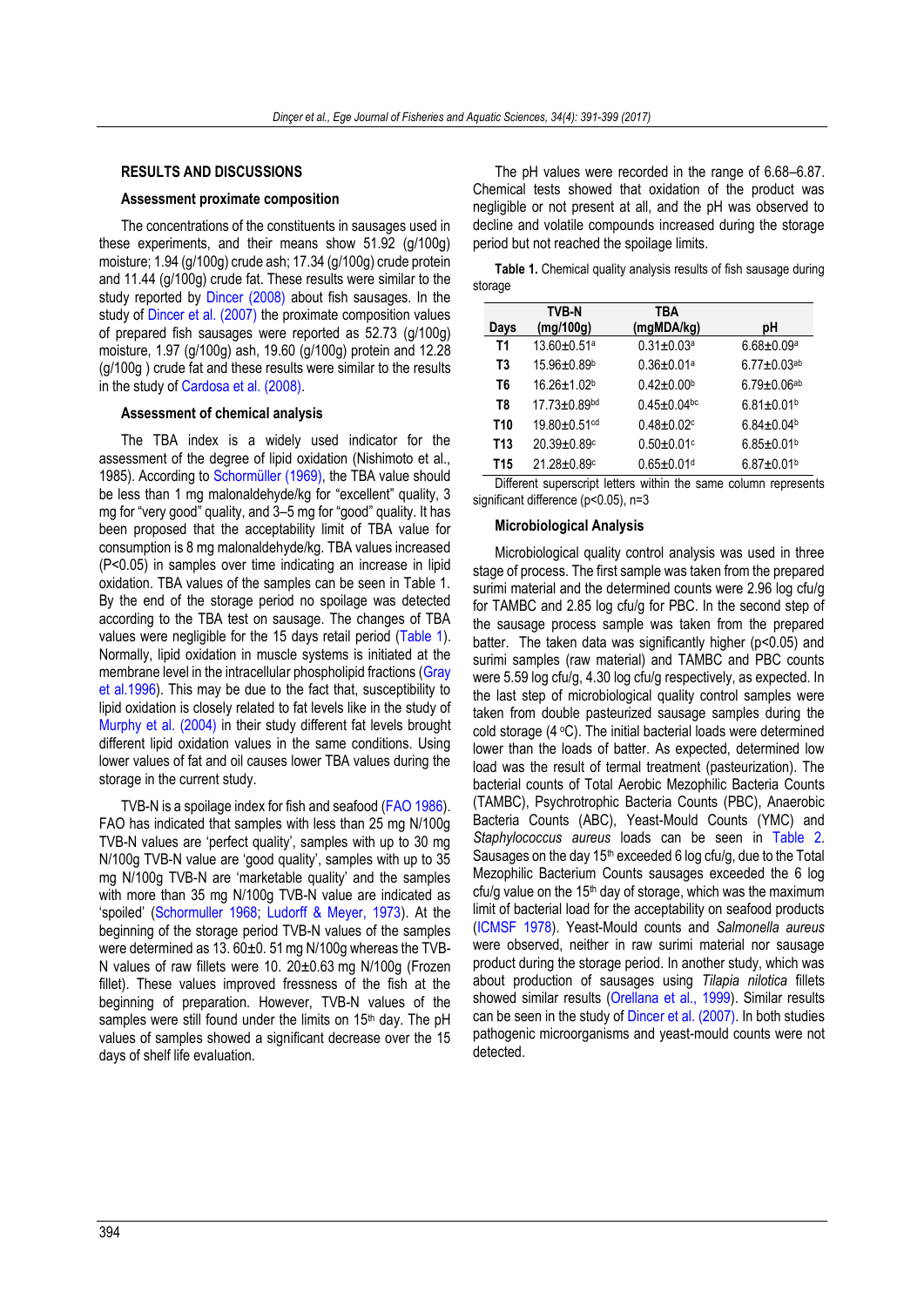<span id="page-4-0"></span>

|                 | <b>TAMBC</b>                 | <b>PBC</b>                   | <b>ABC</b>                   | <b>YMC</b> | <b>Staphylococcus</b> |
|-----------------|------------------------------|------------------------------|------------------------------|------------|-----------------------|
| Days            | $log$ cfu /g                 | log cfu/g                    | log cfu/g                    | log cfu/g  | aureus                |
| T1              | $3.17 \pm 0.06^a$            | $2.00 \pm 0.00^a$            | $3.32 \pm 0.09^a$            | ND         | <b>ND</b>             |
| T3              | $3.27 \pm 0.07$ <sup>a</sup> | $3.54 \pm 0.03^b$            | $3.18 \pm 0.03^b$            | ND         | <b>ND</b>             |
| T6              | $3.60 \pm 0.06^{\circ}$      | $3.85 \pm 0.02$ <sup>c</sup> | $3.20 \pm 0.06^{ab}$         | ND         | <b>ND</b>             |
| T8              | $3.90 \pm 0.01$ c            | $4.36 \pm 0.06$ <sup>d</sup> | $3.78 \pm 0.03$ c            | ND         | <b>ND</b>             |
| T <sub>10</sub> | $4.62 \pm 0.02$ <sup>d</sup> | $4.89 \pm 0.02$ <sup>e</sup> | $3.91 \pm 0.01$ <sup>d</sup> | ND         | <b>ND</b>             |
| T <sub>13</sub> | $5.77 \pm 0.02$ <sup>e</sup> | $5.73 \pm 0.01$ <sup>f</sup> | $4.30 \pm 0.00^{\circ}$      | ND         | <b>ND</b>             |
| <b>T15</b>      | $6.32 \pm 0.04f$             | $6.08 \pm 0.089$             | $4.77 \pm 0.04$ <sup>f</sup> | ND         | ND                    |

**Table 2.** Microbiological quality analysis results of fish sausage during storage (log cfu/g)

Different superscript letters within the same column represents significant difference (p<0.05), n=3. ND=Not determined

#### **Assessments of textural properties**

The mean texture scores from the Texture Profile Analyse (TPA) tests press peak values are indicated i[n Table 3.](#page-4-1) As seen in table, hardness and chewiness, in this fish-based product, had values between 29.65-33.92 (N) and 3.97-4.65 (Nmm), respectively. These results were lower than the study of Llull, [et al. \(2002\)](#page-7-23) and the similar with the study o[f Dincer \(2008\).](#page-7-17) On the other hand, when compared with the research o[f Dincer and](#page-7-24)  [Cakli \(2010\)](#page-7-24) which was about the textural properties of rainbow fish sausage produced from frozen fillets the determined values were harder and less chewable than their findings. The determined, hardness values of the sausage decreased slightly up to the end of the first ten days and then increasing values were observed until the end of storage period. Significant differences (P<0.05) are shown in the middle of the storage period when compared with initial days and the end of the period. These results indicated that the hardness value of surimi sausage samples gradually increased by increasing storage time (days). Cohesiveness is a measure of the degree of difficulty to break down the internal structure of the sausages. The cohesiveness of sausage samples varied between 0.18 and 0.23. Cohesiveness data from the first day of storage were showed a slight similar with no significant difference (P>0.05) except the 13<sup>th</sup> day value. In general, the addition of water and ice in sausage preparation made the structure softer and less breakable supported by the evidence of the data observed before.

Springiness represents the extent of recovery of sausage height and sometimes referred to as ''elasticity'' ([Sanderson](#page-8-18)  [1990\)](#page-8-18). The springiness of the sausage samples did not differ significantly at all between the periods. In the chewiness values of samples decreasing values can be observed in the first week but after that increasing values were observed. These results were inconsistent with those reported by other investigations which demonstrated that the addition of soy protein, or starch improved the textural properties by decreasing hardness in the product [\(Dawkins et al.,](#page-7-25) 2001; [Ho et al.,](#page-7-26) 1997, [Prabhu and](#page-8-19) [Sebranek, 1997\)](#page-8-19). [Carballo et al.](#page-7-7) (1996) found only small differences in cohesiveness among bologna sausages made using different amounts of added oat, starch and egg white. [Lee](#page-7-27)  [and Toledo \(1976\)](#page-7-27) observed that marked reduction in compressive strength and increase in shear strength occurred in Spanish mackerel sausages after frozen stored and the extent of the change became more pronounced as moisture content increased. They also reported the improvement of texture with addition of shortening (12 g/100g muscle) and soy protein fiber (15g/85g muscle) when two-stage comminution process was employed [\(Lee and Toledo, 1979\)](#page-7-27). Potato starch can be added to improve structural integrity and make fish sausage firmer [\(Kasapis et al.,](#page-7-28) 2003). Lower values were recorded for hardness, gumminess, chewiness, and fracturability when added tofu powder to lean frankfurters.

**Table 3.** Texture profıle analysis (TPA) results of fish sausage during storage

<span id="page-4-1"></span>

| Parameters(N)   | <b>Hardness</b>          | <b>Springiness</b>           | <b>Cohesiveness</b>           | <b>Chewiness</b>               | Resilience                   | Adhesiveness         |
|-----------------|--------------------------|------------------------------|-------------------------------|--------------------------------|------------------------------|----------------------|
| T1              | 29 65+1 51 <sup>ab</sup> | $0.84 \pm 0.03$ <sup>a</sup> | $0.23 + 0.02a$                | $5.63 \pm 0.77$ <sup>a</sup>   | $0.07 \pm 0.01$ <sup>a</sup> | $-0.12+0.13a$        |
| T3              | $3219+437a$              | $0.83 \pm 0.03$ <sup>a</sup> | $0.19 \pm 0.03$ <sup>ab</sup> | $4.96 \pm 0.50$ <sup>ac</sup>  | $0.06 \pm 0.01$ <sup>a</sup> | $-0.07 + 0.11a$      |
| T <sub>6</sub>  | 29 67+4 84ab             | $0.83 + 0.07$ <sup>a</sup>   | $0.16 + 0.02b$                | $3.97 + 0.57$ <sub>bc</sub>    | $0.06 + 0.01a$               | $-0.15+0.14a$        |
| T8              | 24 39+3 98b              | $0.81 + 0.06a$               | $0.17 \pm 0.03$ <sup>ab</sup> | $3.44 + 0.89$ bd               | $0.06 \pm 0.01$ <sup>a</sup> | $-0.15+0.15a$        |
| T <sub>10</sub> | $23.73 \pm 7.81$         | $0.79 \pm 0.13$ <sup>a</sup> | $0.18 \pm 0.09$ ab            | $3.32 \pm 1.71$ <sup>b</sup>   | $0.07 + 0.04a$               | $-0.11+0.11a$        |
| T13             | $31.55 \pm 3.30$ a       | $0.83 \pm 0.06$ <sup>a</sup> | $0.15 + 0.02b$                | $4.03 \pm 0.30$ <sub>bcd</sub> | $0.06 \pm 0.01$ <sup>a</sup> | $-0.18+0.13a$        |
| T15             | $33.92 + 3.75^{\circ}$   | $0.78 \pm 0.06^a$            | $0.18 + 0.04$ a               | $4.64 \pm 0.80$ <sup>ad</sup>  | $0.07 + 0.02a$               | -0 18 <b>+</b> 0 16ª |

Different superscript letters within the same column represents significant difference (p<0.05), n=10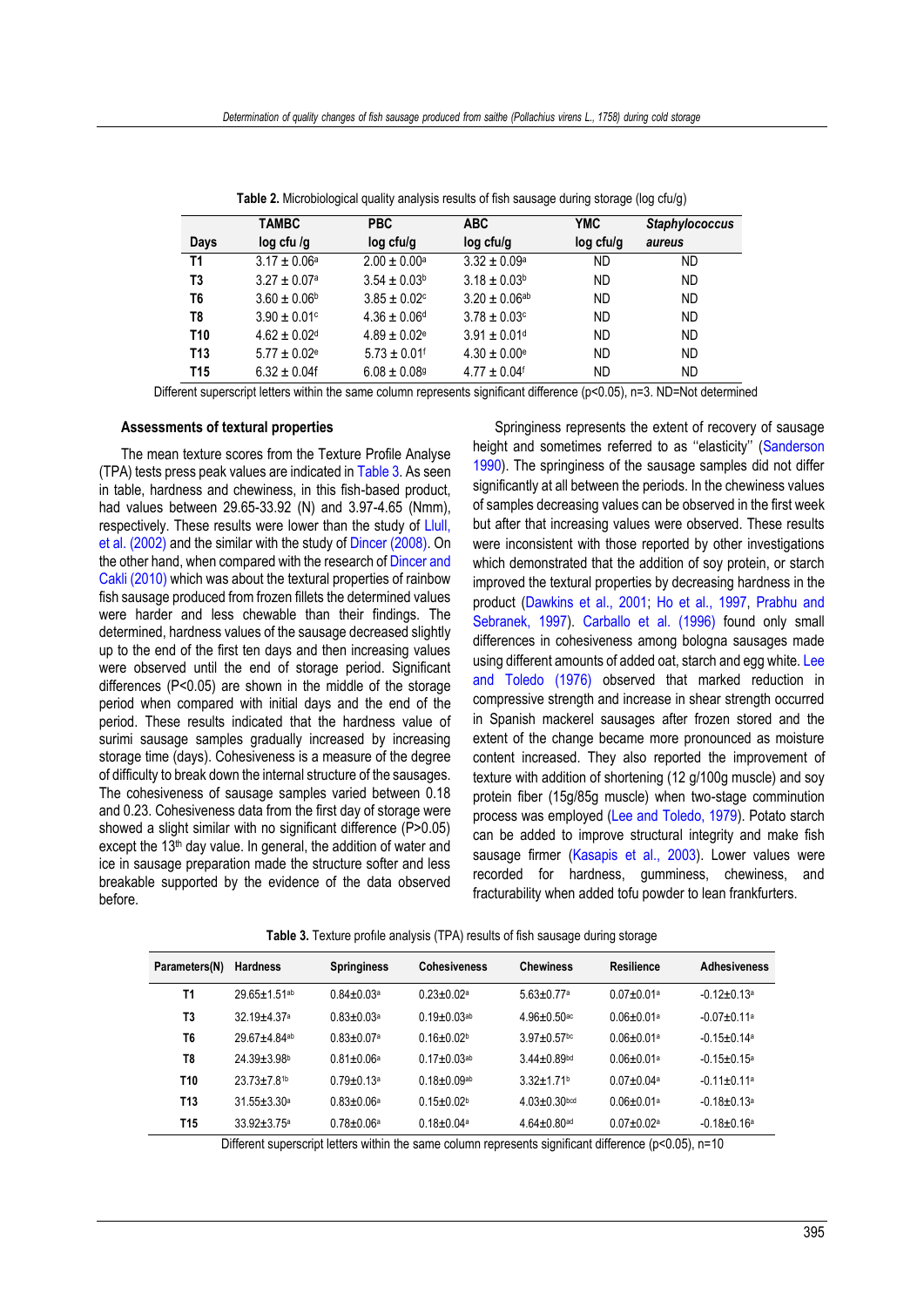# **Assessment shear test (Warner-Bratzler)**

The mean texture scores from the Warner Bratzer compression tests press peak values are summarized in Table 4. The shear force values of surimi sausage were arranged between 10.17N and 12.15N. The firmness values were between 2.69 and 3.34. The firmness values of sausage were decreasing due to time storage. Except the peak in T3 no significant difference was determined (P>0.05). The texture of formulated flesh is dependent upon composition and processing conditions employed. Furthermore, these factors may be influenced by product flesh formation, which also depends on salt activation and heat coagulation of myofibrillar muscle proteins [\(Terrell et al., 1981\)](#page-8-20). [Troy et al. \(1999\)](#page-8-21) concluded that blends, in particular those using tapioca starch, oat fiber and whey protein, when formulated together, bind and retain water to produce a tenderer product, thereby reducing shear forces. [Ho et al. \(1997\)](#page-7-26) reported that the addition of tofu powder to lean frankfurters improved product texture.

These results are in agreement with other numerous studies where the replacement of meat muscle (and fat) resulted in a marked decrease in product hardness [\(Crehan et](#page-7-29)  al., [2000;](#page-7-29) [Pietrasik and](#page-8-22) Duda 2000). Similarly, [Desmond and](#page-7-30)  [Kenny \(1998\)](#page-7-30) found that hardness and shear force of frankfurters significantly decreased with increasing addition of beef heart surimi. Similarly, in this study statistical analysis of pasteurized surimi sausage systems showed that all periods derived for shear force were significant (P<0.05). These results were similar to the study of [Moreira et al. \(2002\)](#page-8-23) who prepared emulsified sausage from tilapia fillets to determine their textural parameters. Among texture attributes, firmness and shear force are important properties for the consumer because they determine the texture acceptability of a product [\(Chambers and](#page-7-31)  [Bowers, 1993\)](#page-7-31). There is a cut-off point below which the textures of many comminuted food products such as meat balls, frankfurter and sausages would be unacceptable [\(Yu and](#page-8-24)  [Yeang, 1993;](#page-8-24) [Nurul et al., 2008\)](#page-8-25).

**Table 4.** Shear test (Warner Bratzler) results of fish sausage during storage

| Days            | <b>Cutting Strength (N)</b>   | Work of Shear (N)             |
|-----------------|-------------------------------|-------------------------------|
| T1              | $3.21 \pm 0.39$ ab            | $10.39 \pm 0.76$ <sup>a</sup> |
| T3              | 3.60 $\pm$ 0.57 $b$           | 12.15±1.21 b                  |
| T6              | $3.07 \pm 0.77$ ab            | $10.69 \pm 1.61$ ac           |
| T8              | $3.34 \pm 0.78$ <sup>ab</sup> | 11.80±1.26bc                  |
| T <sub>10</sub> | $3.17 \pm 0.40$ ab            | $11.46 \pm 0.69$ abc          |
| <b>T13</b>      | $3.23 \pm 0.33$ ab            | $11.34 \pm 0.76$ abc          |
| <b>T15</b>      | $2.69 \pm 0.21$ a             | $10.17 \pm 0.43$ <sup>a</sup> |

Different superscript letters within the same column represents significant difference (p<0.05), n=10

# **Assessment of sensory analysis**

The sensory characteristics in each group were monitored over 13 days [\(Table 5\)](#page-6-0). Results show that significant effects were not observed on spicy odour and juiciness and in visible fat during the storage. On the first day of storage perceived hardness, taste and appearance received the highest scores [\(Table 5\)](#page-6-0). Significant differences in perceived spicy odour and juiciness could be explained by the volatile compounds and microbial loads as observed in a previous study ([Fernández](#page-7-16)-[Fernández et al. 2002](#page-7-16)). The effects of storage time on odour, bitterness, taste, and rancidity can be observed as increasing. Thus was explained by comparing the differences between the last week and the first week. The fish odour intensity increased over time as a result of off-odours, such as acidity and rancidity, these factors were observed to increase but they were still with in the acceptable range.

The perceived hardness, appearance, taste, bitter flavour declined with time storage. Other descriptors that increased during storage were: fish odour, spoiled odor, fattiness, bitterness, rancidity but showed no significant differences in first week (p>0.05) except in the case of juiciness attribute. [Gomez-Guillen and Borderias \(1996\)](#page-7-32) observed that the hydrated starch granules adhered to the matrix formed by the squid muscle proteins and contributed to the overall structural cohesion. At temperatures higher than 60°C, starch gelatinized and produced a planar mesh that spread throughout the gel matrix. Similar structural changes in added starch in our sausage products during cooking and subsequent effect on the sensory properties of surimi sausages are expected. The reported scores were the panel means values. Sensorial panel score of 5 was defined as the limit of some attributes (for appearance, hardness and taste) for acceptance limit so the sausages were not determined as spoiled according to the sensorial results.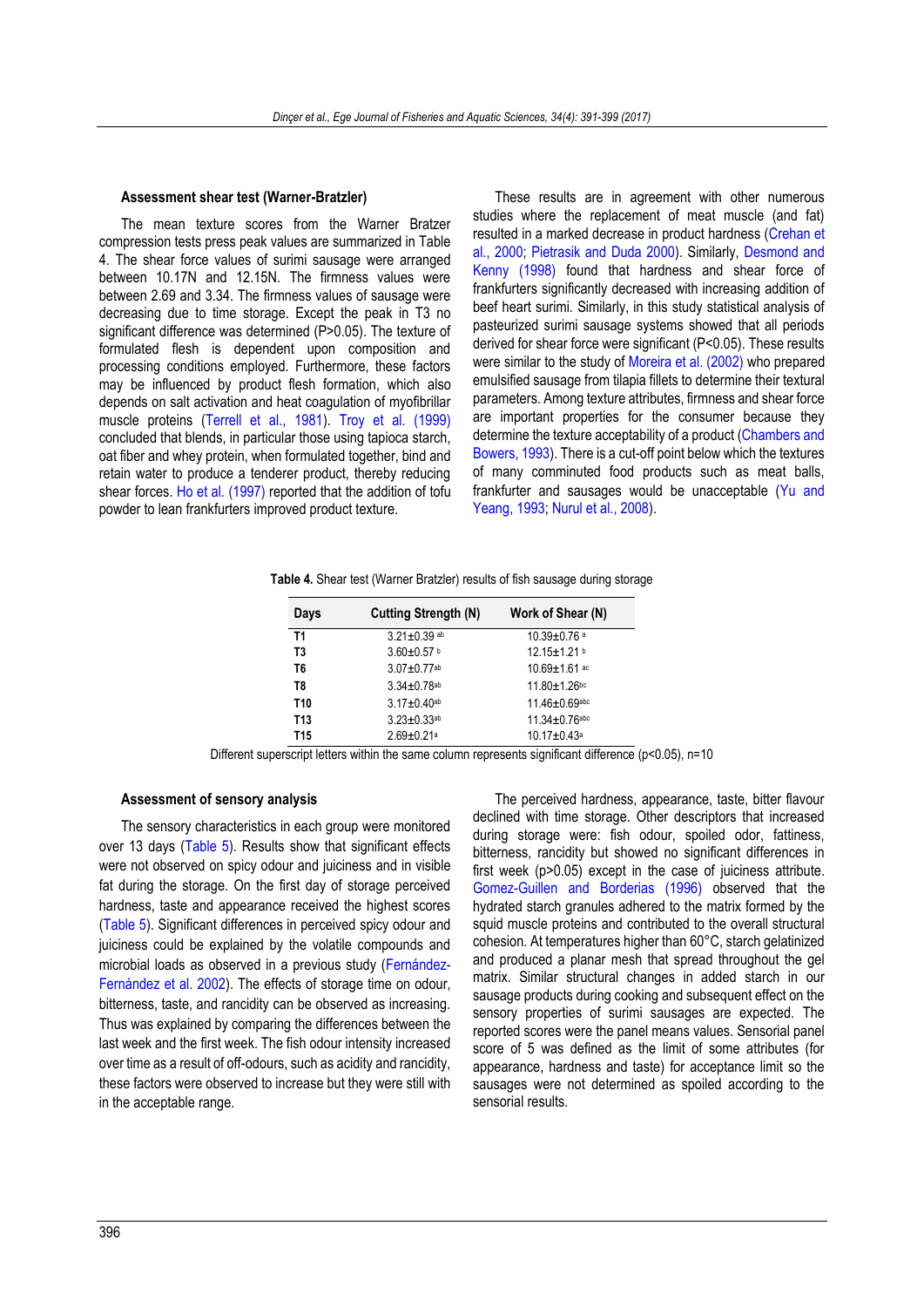<span id="page-6-0"></span>

| <b>Attributes</b> | T <sub>1</sub>              | T <sub>3</sub>              | T <sub>6</sub>              | T <sub>8</sub>               | T <sub>10</sub>           | T <sub>13</sub>             |
|-------------------|-----------------------------|-----------------------------|-----------------------------|------------------------------|---------------------------|-----------------------------|
|                   |                             |                             |                             |                              |                           |                             |
| Appearance*       | $9.0 \pm 0.10^a$            | $8.8 \pm 0.04^a$            | $8.6 \pm 0.05$ <sup>a</sup> | $7.2 \pm 0.02$               | $6.5 \pm 0.00$ c          | $6.0 \pm 0.10$ c            |
| Visible fat       | $0.0 + 0.00$ <sup>a</sup>   | $0.0 + 0.00$ <sup>a</sup>   | $0.0 + 0.00$ <sup>a</sup>   | $0.0 + 0.00$ <sup>a</sup>    | $0.0 + 0.00$ <sup>a</sup> | $0.0 + 0.00$ <sup>a</sup>   |
| Hardness*         | $8.0 \pm 0.02$ <sup>a</sup> | $7.8 \pm 0.04$ b            | $7.8 \pm 0.04$ b            | $7.0 \pm 0.00$ b             | $6.8 \pm 0.00$ c          | $6.5 \pm 0.10$ d            |
| Fish odour        | $4.0 \pm 0.00$ a            | $4.0 \pm 0.00$ a            | $4.0 \pm 0.00$ <sup>a</sup> | $4.2 \pm 0.10$ b             | $4.2 \pm 0.10$ b          | $4.2 \pm 0.10$ b            |
| Spicy odour       | $1.0 \pm 0.00$ a            | $1.0 \pm 0.00$ a            | $1.0 \pm 0.00$ a            | $1.00 \pm 0.00$ <sup>a</sup> | $1.0 + 0.00$ a            | $1.0 \pm 0.00$ a            |
| Spoiled odour     | $0.0 + 0.00$ <sup>a</sup>   | $0.0 + 0.00$ <sup>a</sup>   | $0.0 + 0.00$ <sup>a</sup>   | $0.0 + 0.00$ <sup>a</sup>    | $1.0\pm0.00$ b            | $1.0\pm0.00$ b              |
| Taste*            | $9.5 \pm 0.05$ <sup>a</sup> | $9.5 \pm 0.05$ <sup>a</sup> | $9.0+0.00b$                 | $8.5 \pm 0.00c$              | $7.0 \pm 0.00$ d          | $7.0 \pm 0.00$ d            |
| <b>Fattiness</b>  | $1.0 \pm 0.00$ a            | $1.0 \pm 0.00$ a            | $1.0 \pm 0.00$ <sup>a</sup> | $1.00 \pm 0.00$ <sup>a</sup> | $2.0\pm0.00$ b            | $2.0\pm0.00$ b              |
| Juiciness         | $2.0 \pm 0.00$ <sup>a</sup> | $20+0.00a$                  | $2.0 \pm 0.00$ <sup>a</sup> | $2.00 \pm 0.00$ <sup>a</sup> | $2.5 \pm 0.00$ b          | $2.0 \pm 0.00$ <sup>a</sup> |
| Acidic taste      | $0.0 + 0.00$ <sup>a</sup>   | $0.0 + 0.00$ <sup>a</sup>   | $0.0 + 0.00$ <sup>a</sup>   | $0.00 \pm 0.00$ <sup>a</sup> | $1.0+0.00b$               | $1.0\pm0.00$ b              |
| <b>Bitterness</b> | $1.5 \pm 0.00$ a            | $1.5 \pm 0.00$ a            | $1.0\pm0.00$ b              | $1.0+0.00$ b                 | $1.0+0.00b$               | $1.0\pm0.00$ b              |
| Rancidity         | $0.0 + 0.00$ <sup>a</sup>   | $0.0 + 0.00$ <sup>a</sup>   | $0.0 + 0.00$ <sup>a</sup>   | $0.00 \pm 0.00$ <sup>a</sup> | $0.0 + 0.00$ <sup>a</sup> | $1.0\pm0.00$ b              |

**Table 5.** Sensory analysis results of fish sausage during storage

Different superscript letters within the same rowrepresents significant difference (p<0.05)

Different superscript letters within the same column represents significant difference (p<0.05)

\*Acceptability limit for appearance, hardness and taste score was 5. Rest are giving the amount of the attributes assessed by the panelists

# **Assessment of colour measurement**

Colour is one of the sensory properties that can easily affect the consumer opinions. The colours of meat sausages are generally red or pink colours. So by using coloring same meat sausage colour was performed in surimi sausage. When the values of each period were compared, no statistical difference was observed (P>0.05) in a\* and b\* values during the storage. In the current study  $L^*$ , a<sup>\*</sup> and  $b^*$  values were ranged between; 67.95-72.02, 5.64-5.54 and 15.05-14.50, respectively. In the study of Gimeno et al. (2001), the color values of traditional meat sausage were determined as follows; for L\* value 56.14, for a\* value16.85 and for b\* value 10.63. But in fish sausages the L\* value varied between 67.95 and 72.02 like the study of Dincer et al (2007). Big differences were determined between redness (a\*) and yellowness values (b\*) when compared with meat sausages. Fish sausages were determined to be much less red and much more yellow.

While the values for L\* were increased, a\* and b\* were decreased during the storage time without showing any significant differences. Similar colour results can be seen in the study by Koizumi and Nonaka (1980). Cardoso et al. (2008) also investigated the development of healthy low-fat fish sausage; similar colour results were observed in their experiments.

# **CONCLUSION**

As a conclusion, it was determined that saithe flesh can be used sufficiently to prepare a surimi product and by using that product successful fish sausage can be produced. Textural properties and the sensorial results approved that statement in the current study. For future studies increasing shelf life should be the main target. Although double pasteurization technique was used still for 15 days shelf life is not enough for these types of emulsified products so in future studies it is better to focus on studies about additives and packaging techniques.

# **ACKNOWLEDGEMENT**

Part of this study was presented as a poster presentation at 3rd Joint Trans Atlantic Fisheries Technology Conference (39th WEFTA Meeting), Copenhagen, Denmark. Special thanks to the R&D team of Pınar Meat Company for their support.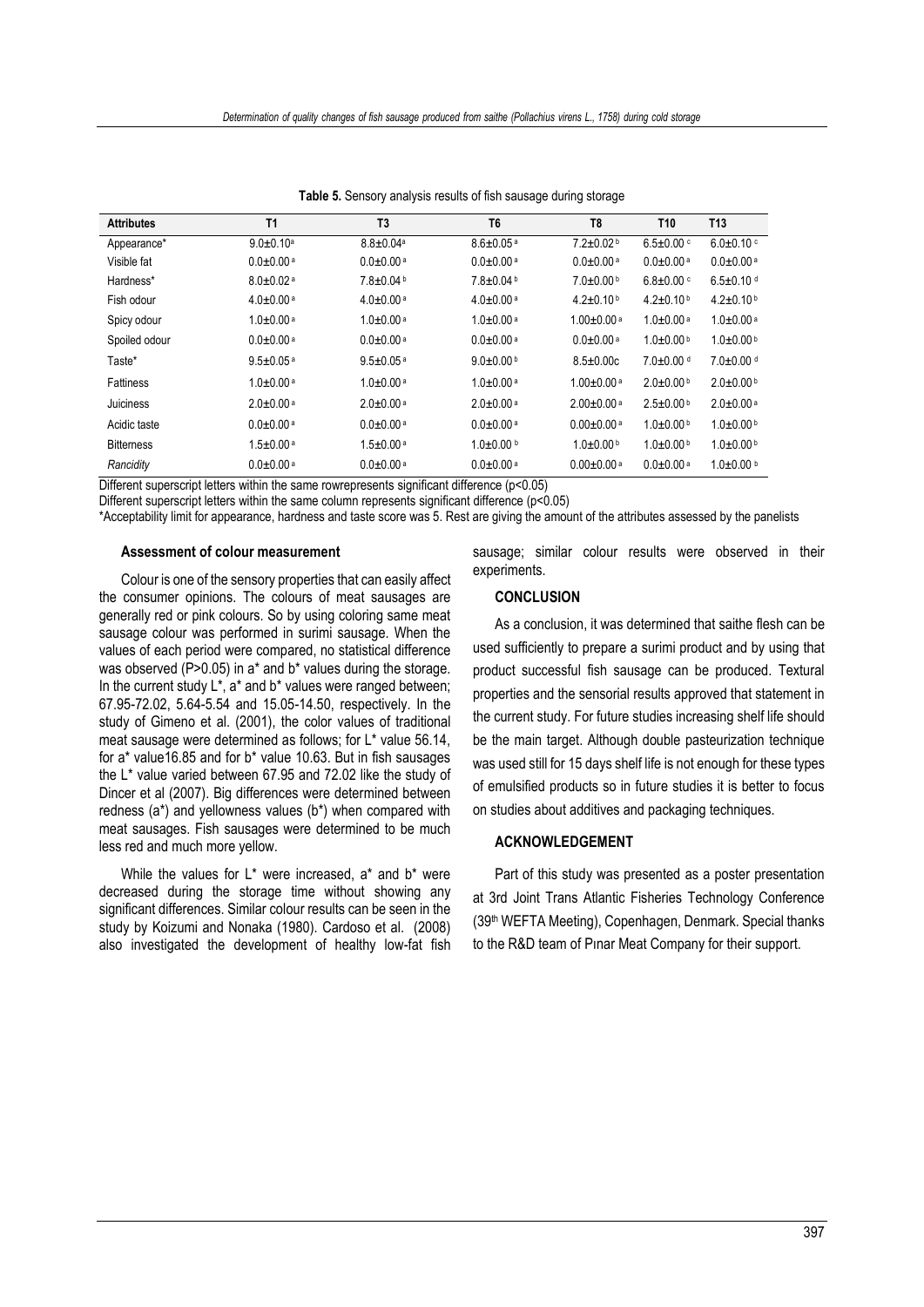# <span id="page-7-11"></span>**REFERENCES**

- AOAC, 1990. Official method reference: Official Methods of Analysis of the AOAC International, Arlington, VA, 15th ed., 985.22
- AOAC, 1995. Official Methods of Analysis 16<sup>th</sup> ed. AOAC International, Arlington, VA., AOAC, Chapter 43.
- <span id="page-7-14"></span>Ariyapitun, T., Mustapha, T. & Clarkea, D. (1999). Microbial shelf-life determination of Vacuum-packaged fresh beef treated with polylactic acid lactic acid and nisin solutions. *Journal of Food Protection*, 62:913–920. doi: [10.4315/0362-028X-62.8.913](http://dx.doi.org/10.4315/0362-028X-62.8.913)
- <span id="page-7-12"></span>Bligh, E.G. & Dyer, W.J. (1959). A rapid method of total lipid extraction and purification. *Canadian Journal of Biochemistry and Physiology.* 37: 911– 917. doi[: 10.1139/o59-099](http://dx.doi.org/10.1139/o59-099)
- <span id="page-7-7"></span>Carballo, J., Fernandez, P., Barreto, G., Solas, M. T. & Jime´Nez- Colmenero, F. (1996). Morphology and texture of bologna sausage as related to content of fat, starch and egg white. *Journal of Food Science*, 61(3):652– 655. doi: [10.1111/j.1365-2621.1996.tb13179.x](http://dx.doi.org/10.1111/j.1365-2621.1996.tb13179.x)
- <span id="page-7-19"></span>Cardosa, C., Mendes, R. & Nunes, M. L. (2008). Development of a healthy lowfat fish sausage containing dietary fibre. *International Journal of Food Science and Technology*, 43 (2): 276-283. doi: [10.1111/j.1365-2621.2006.01430.x](http://dx.doi.org/10.1111/j.1365-2621.2006.01430.x)
- <span id="page-7-31"></span>Chambers, E.N. & Bowers, J.R. (1993). Consumer perception of sensory quality in muscle Foods. *Food Technology*, 47: 116–120. Chin, K.B., Keeton, J.T., Longnecker, M.T. & Lamkey, J.W. (1998). Functional, textural and microstructure properties of low fat bologna (model system) with a konjac blend. *Journal of Food Science.* 63:801–807.

doi[: 10.1111/j.1365-2621.1998.tb17904.x](http://dx.doi.org/10.1111/j.1365-2621.1998.tb17904.x)

- <span id="page-7-29"></span>Crehan, C.M., Hughes, E., Troy, D.J. & Buckley, D.J. (2000). Effects of fat level and maltodextrin on the functional properties of frankfurters formulated with 5, 12 and 30% fat. *Meat Science,* 55:463–469. doi: [10.1016/S0309-1740\(00\)00006-1](http://dx.doi.org/10.1016/S0309-1740(00)00006-1)
- <span id="page-7-25"></span>Dawkins, N.L., Gager, J., Cornillon, J.P., Kim, Y., Howard, H. & Phelps, O. (2001). Comparative studies on the physicochemical properties and hydration behavior of oat gum and oat trim in meat based patties. *Journal of Food Science*, 66:1276–1282. doi: [10.1111/j.1365-2621.2001.tb15201.x](http://dx.doi.org/10.1111/j.1365-2621.2001.tb15201.x)
- <span id="page-7-4"></span>De Deckere, E.A.M., Korver, O., Verschuren, P.M. & Kantan, M.B. (1998). Health aspects of fish and n-3 polyunsaturated fatty acids from plant and marine origin, European *Journal of Clinical Nutrition,* 52: 749–753. doi: [10.1016/0309-1740\(86\)90009-4](http://dx.doi.org/10.1016/0309-1740(86)90009-4)
- <span id="page-7-30"></span>Desmond, E.M. & Kenny, T. (1998). A. Preparation of surimi-like extract from beef hearts and its utilisation in frankfurters. Meat Science, 50:81–89. doi[: 10.1016/S0309-1740\(98\)00018-7](http://dx.doi.org/10.1016/S0309-1740(98)00018-7)
- <span id="page-7-18"></span>Dincer, T. Çakli, S. & Kilinc B. (2007). Mezgit (*Pollachius Virens*) Filetolarından Balık Sosis Üretimi Ve Soğuk Muhafazada Kimyasal Ve Mikrobiyal Kalite Kontrolü**.** XIV. *Ulusal Su Ürünleri Sempozyumu*, 4-7 Eylül. Mugla, Turkey.
- <span id="page-7-17"></span>Dincer, T. (2008). Production of fish sausage using rainbow trout fillets and determination the quality changes in cold storage conditions. Ege University Natural Science Ins. PhD. Thesis.
- <span id="page-7-24"></span>Dincer, T. & Cakli, S. (2010). Textural and Sensory Properties of Fish Sausage from Rainbow Trout. *Journal of Aquatic Food Product Technology*, 19:238-248. doi: [10.1080/10498850.2010.509539](http://dx.doi.org/10.1080/10498850.2010.509539)
- <span id="page-7-10"></span>Dincer, T. & Cakli, S. (2012). Turkish Patent Institute National Patent for Fish sausage Production. Patent No: TR 2009 02207B.
- <span id="page-7-21"></span>FAO. (1986). FAO Food and Nutrition paper manuals of food quality control food analysis: quality, adulteration, and tests of identity. Food and Agriculture Organization of the United Nations*.* Rome, Italy.
- <span id="page-7-15"></span>FDA. (1992). Method 196: Bacterial Analytical Manual. 7<sup>th</sup> ed. FDA. Arlington. VA.
- <span id="page-7-16"></span>Fernández-Fernández, E., Vázquez-Odériz, M.L. & Romero-Rodriguez, M.A. (2002). Effects of manufacturing process variables on the physicochemical and sensory characteristics of Galician chorizo sausage*. Journal of Science Food and Agriculture*, 82:273–279. doi[: 10.1002/jsfa.1023](http://dx.doi.org/10.1002/jsfa.1023)
- Gimeno, O., Astiasaran, I., Bello J. (2001). Calcium ascorbate as a potential partial substitute for NaCl in dry fermented sausages: effect on colour, texture and hygienic quality at different concentrations. *Meat Science*, 57:23-29. doi: [10.1016/S0309-1740\(00\)00070-X](http://dx.doi.org/10.1016/S0309-1740(00)00070-X)
- <span id="page-7-32"></span>Gomez-Guillen, C. & Borderias, J. (1996). Effect of heating temperature and sodium chloride concentration on ultrastructure and texture of gels made from giant squid (*Dosidicus gigas*) with addition of starch, k-carrageenan and egg white. *Zeitschrift für Lebensmittel-Untersuchung und -Forschung*. 202: 221–227. doi: [10.1007/BF01263544](http://dx.doi.org/10.1007/BF01263544)
- <span id="page-7-20"></span>Gray J.I, Gomaa E.A & Buckley D.J.(1996). Oxidative quality and shelf life of meats. Meat Science 43: 111-123. doi[: 10.1016/0309-1740\(96\)00059-9](http://dx.doi.org/10.1016/0309-1740(96)00059-9)
- <span id="page-7-13"></span>Harrigan, W.F. & Mccance, M.E. (1976). Laboratory Methods in Food and Dairy Microbiology. London: Academic Press Inc.
- <span id="page-7-26"></span>Ho, K.G., Wilson, L.A., & Sebranek, J.G. (1997). Dried soy tofu powder effects on frankfurters and pork sausage patties. *Journal of Food Science*, 62:434–437. doi[: 10.1111/j.1365-2621.1997.tb04020.x](http://dx.doi.org/10.1111/j.1365-2621.1997.tb04020.x)
- <span id="page-7-9"></span><span id="page-7-8"></span>Hughes, E., Cofrades, S. & Troy, D. (1997). Effects of fat level, oat fiber and carrageenan on frankfurters formulated with 5, 12 and 30% fat. *Meat Science*, 45:273–281. doi: [10.1016/S0309-1740\(96\)00109-X](http://dx.doi.org/10.1016/S0309-1740(96)00109-X)
- <span id="page-7-22"></span>ICMSF (1978). Microorganisms in Foods (Vol. 2). The International Commission on Microbiological Specifications for Foods Toronto, Canada.
- <span id="page-7-3"></span>Jin, S.K., Kim, I. S., Jung, H. J., Kim, D. H., Choi, Y. J. & Hur, S. J. (2007). The Development of Sausage Including Meat from Spent Laying Hen Surimi. *Poultry Science*, Volume 86: 2676–2684. doi: [10.3382/ps.2006-00451](http://dx.doi.org/10.3382/ps.2006-00451)
- <span id="page-7-28"></span>Kasapis, S., Al-Oufi, H.S. & Al-Maamari, S. 2003). Minced fish products of improved eating quality. *Irish Patent*, S2003/0921.
- <span id="page-7-2"></span>Kim, J.S. & Park, J.W. (2006). Mince from seafood by-products and surimi as ingredients. In Maximizing the Value of Marine By-Products. (Ed.) Shahidi, F. CRC Woodhead Press, Cambridge, England. Pp 196-228.
- Koizumi, C. & Nonaka, J. (1980). Color Development of Fish Sausage with Ferrihemochrome-forming nitrogenous Bases as possible Substitues for nitrite. *Bulletin of the Japanese Society for the Science of Fish*, 46:373- 380.
- <span id="page-7-5"></span>Konno, K. (2005). New developments and trends in kababoko and related research in Japan. In: J.W. Park, (Ed), *Surimi and surimi seafood* (pp847- 868), CRC Press, Taylor & Francis.
- <span id="page-7-6"></span>Kris-Etherton, P.M., Krummel, D., Russell, M.E., Dreon, D., Mackey, S., Borchers, J., & Wood, P.O. (1988). The effect of diet on plasma lipids, lipoproteins and coronary heart disease, Journal of the American Dietetic Association, 88:1373–1400.
- <span id="page-7-1"></span>Lanier, T.C. (1986). Functional properties of surimi. *Food Technology*, 40:107– 114 124.
- <span id="page-7-0"></span>Lee, C.M. (1986). Surimi manufacturing and fabrication of surimi based products. *Food Technology* 40:115–124.
- <span id="page-7-27"></span>Lee, C.M. & Toledo, R.T. (1979). Processing and ingredient influences on texture of comminuted fish muscle. *Journal of Food Science*, 44:1615- 1618. doi[: 10.1111/j.1365-2621.1979.tb09101.x](http://dx.doi.org/10.1111/j.1365-2621.1979.tb09101.x)
- <span id="page-7-23"></span>Llull P., Simal, S., Benedito,J. & Rosselló C. (2002). Evaluation of textural properties of a meat-based product (sobrassada) using ultrasonic techniques. *Journal of Food Engineering*. 53:279-285. doi: [10.1016/S0260-8774\(01\)00166-2](http://dx.doi.org/10.1016/S0260-8774(01)00166-2)